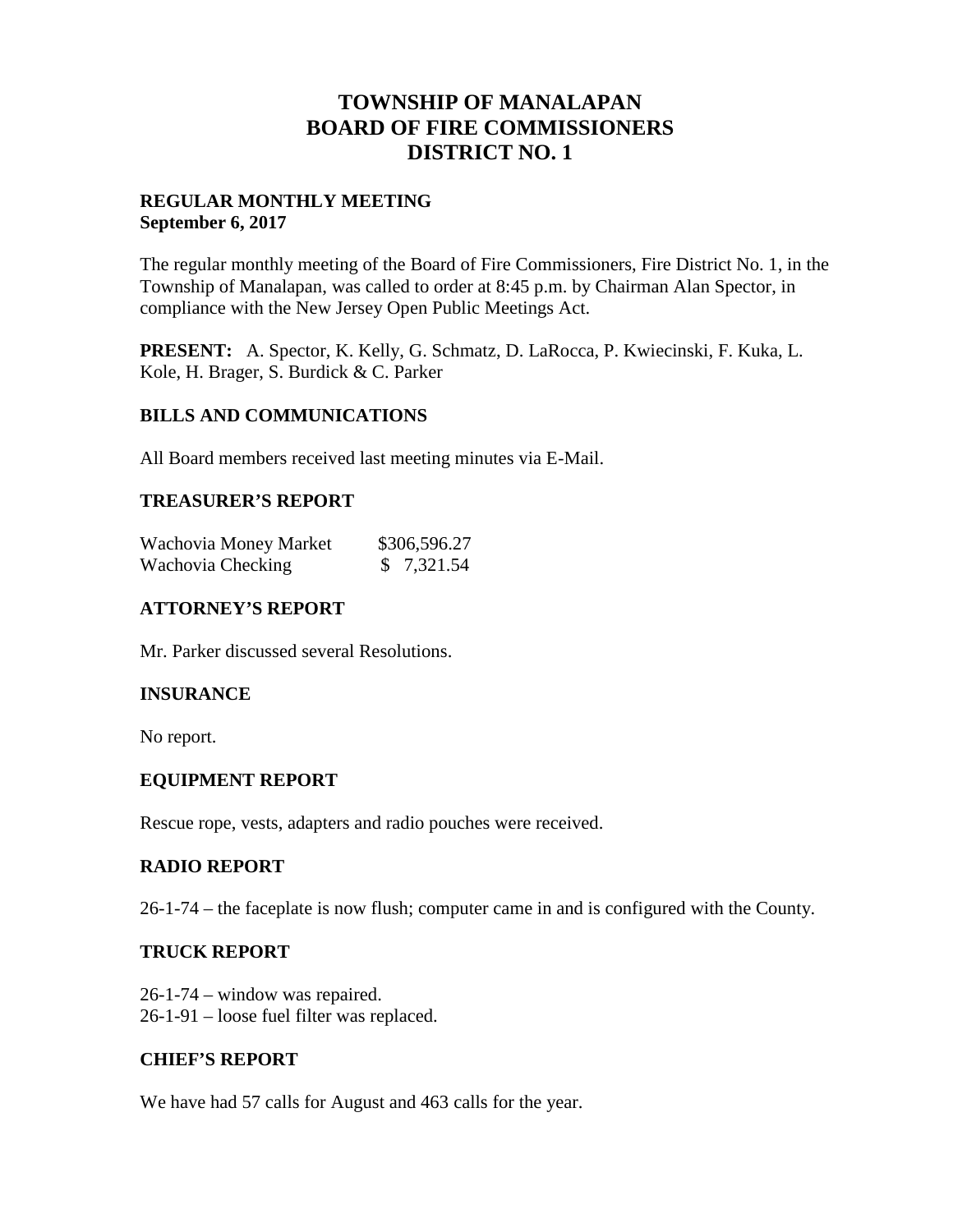#### **ASSOCIATION REPORT**

Open House is Saturday, October  $14<sup>th</sup>$  from 11 am to 2 pm. Audit should be done by mid- September.

#### **TRUSTEES' REPORT**

No report.

#### **OLD BUSINESS**

See attached.

#### **NEW BUSINESS**

Commissioner LaRocca made a motion to pay all vouchers; this was seconded by Commissioner Kelly. All voted aye.

Commissioner LaRocca made a motion not to exceed \$1,000 to purchase items needed for the Open House; this was seconded by Commissioner Schmatz. All voted aye.

Commissioner Schmatz made a motion not to exceed \$300 to purchase replacement hydrant markers; this was seconded by Commissioner LaRocca. All voted aye.

Commissioner Schmatz to look into costs for hotel and airfare for the Fire Convention in Tennessee in October.

Fire & Safety will be taking 26-1-74 on Tuesday to Wildwood for the convention.

Commissioner Schmatz made a Resolution certifying review of 2016 audit and execution of Affidavit; this was seconded by Commissioner LaRocca. All voted aye.

Commissioner Kelly made a Resolution adopting corrective action plan; this was seconded by Commissioner Caruana. All voted aye.

Meeting opened to the public at 9:02 P.M.

A motion was made by Commissioner Spector to adjourn; it was seconded by Commissioner Kelly and all voted aye.

Meeting adjourned at 9:04 P.M.

Respectfully submitted, Kenneth Kelly, Clerk